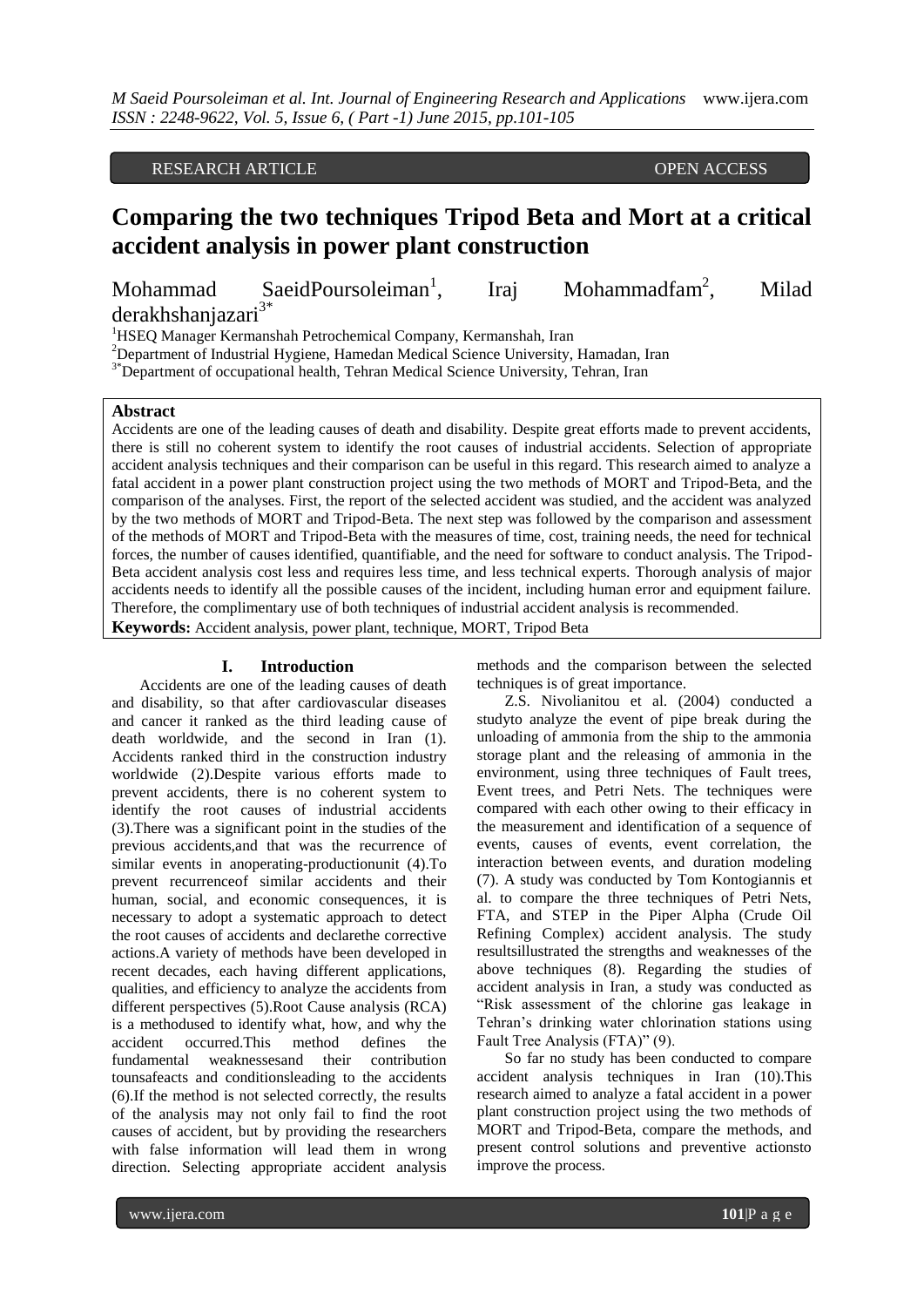## **II. Materials and Methods:**

The report of the selected accident was investigated, andthe accident was analyzed by the two techniques of MORT and Tripod-Beta.

# *Management Oversight and Risk Tree (MORT) Technique*

MORT method was developed by Johnson sponsored by the U.S. Atomic EnergyCommission. The method isbasically relied upon fault tree analysis (FTA). MORT is a comprehensive and disciplined method to determine the causes and factors contributing to the accident. It can be used in evaluating the existing safety programs.It can also be used to investigate the role of management and organization in the accident, and present a full report. MORT can be used to find out the root causes of an accident by detecting the faults and shortcomings of the control and management factors.MORT technique applies a pre-designed fault tree based on the"Ideal Management System", which is the major difference between MORT and fault tree methods. The other difference between these two methods is that the MORT technique doesn't simply show what happened during the accident, but it investigates the management factors leading to the accident to determine "why the accident happened?" MORT consists of eight sub-treeswhich can identify up to 1500 root causes, depending on the incidents under study.The first step in the MORT diagram involvesexpanding the incidentunder an OR logic gate, indicating that the accident is caused either by "Assumed Risks" or "Management Oversights and Omissions". The risks that have been properly identified and accepted in adequate management levels are treated as assumed risks and those that are

unknown and not yet analyzed are treated as management oversights and omissions(11).

#### *Tripod-Beta Technique*

Tripod-Beta is a conceptual method relied on building a tree structure which is a conceptual model, to define different risk management aspects leading to the accidents. The core model of the Tripod-Beta tree describes the accident mechanism in terms of Hazards, Targets, and Events. In the second phase, failed or missing preventive actions are added to the core model of the Tripod-Beta tree. The third phase of the Tripod-Beta tree is to identify the causal paths of the accident (leading from immediate failures to root causes) for each accident. The Tripod-Beta diagram features the sequence of events caused by inadequate risk control measures for each path.To complete the model it is necessary to determine the following:

- 1- What risk management measures failed to operate properly?
- 2- What other control measures were necessary in the accident scene?

For this purpose, all design and operational aspects must be considered and investigated properly. The Tripod Theory relies on the hypothesis that an accident is the sequence of events with multiple causes.Activefailures, namely unsafe acts do not occurin isolation. They are affected by some external factors (preconditions) leading from latent failures.The most frequent failures are the results of the improper decisions and actions taken by designers, planners or managers.

Fig.1 illustrates a Tripod-Beta causal path contributing to a control/defense failure.



Fig. 1: The Tripod model

There is a path available for each control or defense failure. The implementation process of the method is listed in several references thoroughly (9- 13), Therefore, it will not be mentioned here due to the length of its contents. The third phase of the study focused on defining the comparison and evaluation criteria for the two methods of MORT and Tripod-Beta according to the requirements of implementing a method and the expectations of a method in accident analysis. The above mentioned criteria include:

- 1- The time needed for accident analysis
- 2- Cost of accident analysis
- 3- Educational needs for implementation
- 4- The need for technicians
- 5- The number of identified accident causes
- 6- Quantifiable
- 7- The need for software

#### *The Fourth Step*

The fourth phase of the study involves determining the above mentioned criteria using the high-tech analytic hierarchy process (AHP) capabilities for analysis of catastrophic events in these industries.

#### *Analytic Hierarchy Process (AHP)*

The analytic hierarchy process is one of the most widely used methods of multiple- attribute decision making methods (MADM) developed by Saaty for allocating scarce resources and military planning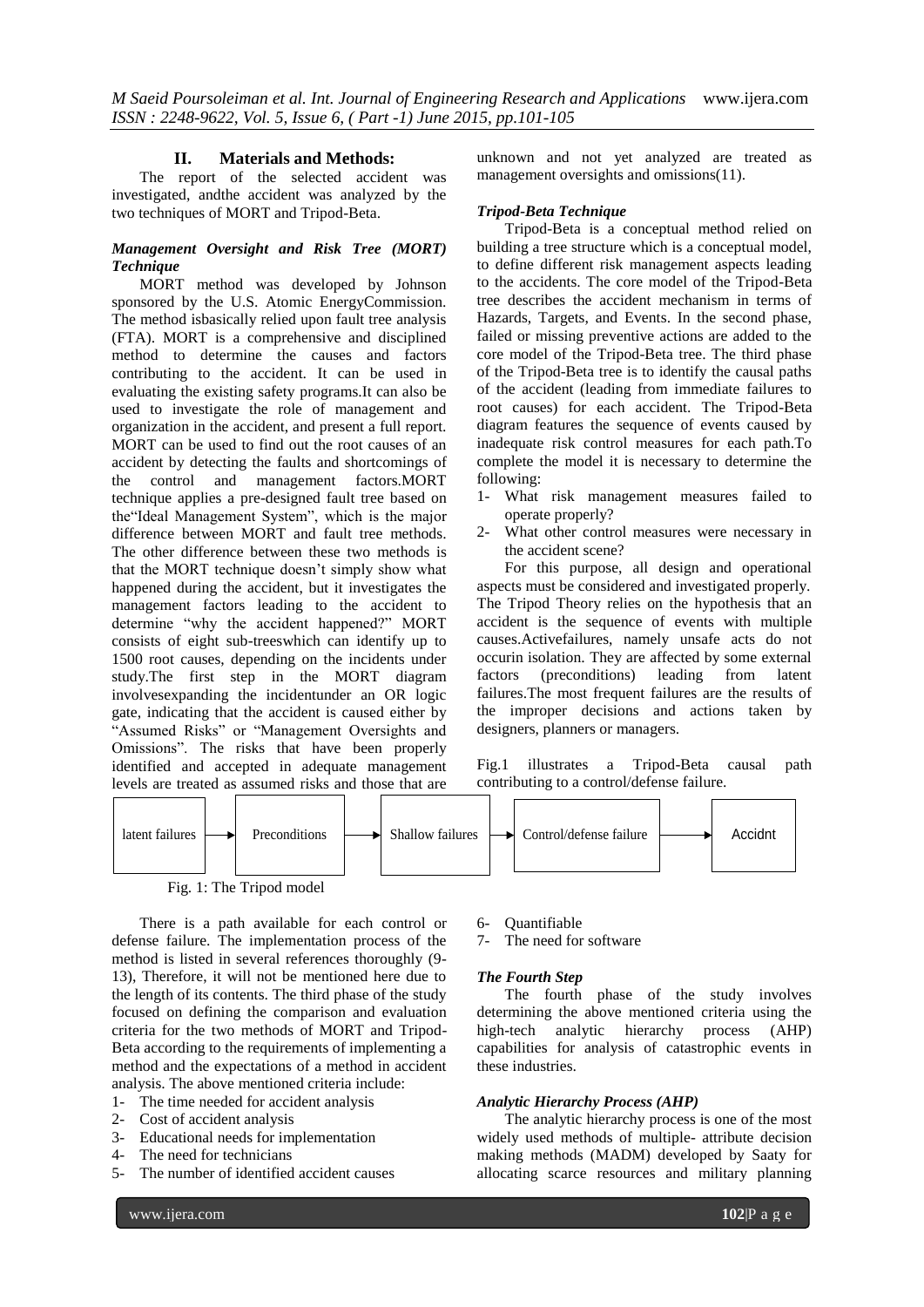*M Saeid Poursoleiman et al. Int. Journal of Engineering Research and Applications* www.ijera.com *ISSN : 2248-9622, Vol. 5, Issue 6, ( Part -1) June 2015, pp.101-105*

requirements. This method can be used when the decision making process facesrival alternatives and decision making criteria (14). These criteria can be both quantitative and qualitative. Thedecision making method is relied on pairwise comparisons. The decision making process begins with developing a hierarchical decision tree. The decision tree shows the comparison factors and rival alternatives evaluated in the decision making. Then a series of pairwise comparisons are carried out. These comparisons determine the weight of each factor and the rival alternatives. Ultimately, the AHP logic combines pairwise comparison matrix for making an optimal decision.

Once more the comparison of the two techniques was carried out without considering the quantifiable criterion.

#### **III. Results:**

#### *The Construction of theAccident Analysis MORT Tree*

In order to construct the MORT tree, first the main incident (the death of an employee) was placed within a rectangular symbol at the top of the tree. The accident analysis conducted by the MORT technique

indicated that 27 underlying causes contributed to the accident. The most important ones are:

- 1- Inadequate security controls
- 2- Inappropriate energy path deviation
- 3- Impractical energy path deviation
- 4- Inappropriate barriers
- 5- Inappropriate emergency escape route
- 6- Functional errors in performing duties
- 7- Inappropriate pursuit

# **The active failures which have been resulted from accident analysis using the Tripod-Beta Technique include:**

- 1- Excavation without digging trenches
- 2- Unfastened fire extinguishing pipeline in the wall
- 3- Lack of escape route, and the presence of people in the channel during excavation
- 4- Work without permit

Tables 1 and 2 illustrate the weight of each method according to the criteria andpairwise comparison and using the AHP logic. The ultimate weight of each technique was resulted from sum of the product of the criterion weight in the relevant alternative of the criterion.

**Table 1: Weight of Techniques in Comparison with the Criteria**

| Selected    | Accident | Accident | <b>Training Needs</b> | The<br>Need | The        | Quantify | Need<br>The |
|-------------|----------|----------|-----------------------|-------------|------------|----------|-------------|
| Criteria    | Analysis | Analysis | for                   | for         | Number of  | ability  | for         |
|             | Time     | Costs    | Implementation        | Technicians | Identified |          | Software    |
|             |          |          |                       |             | Causes     |          |             |
| <b>MORT</b> | 0.1      | 0.1      | 0.1                   | 0.12        | 0.88       | 0.9      | 0.1         |
| Tripod      | 0.9      | 0.88     | 0.9                   | 0.87        | 0.1        | 0.1      | 0.9         |

|                                 | Time of  | Costs of     | <b>Training Needs</b> | The<br>Need | The        | Quantify | The      |
|---------------------------------|----------|--------------|-----------------------|-------------|------------|----------|----------|
|                                 | Analysis | Analysis     | for                   | for         | Number     | ability  | Need for |
|                                 |          |              | Implementation        | Technicians | of         |          | Software |
|                                 |          |              |                       |             | Identified |          |          |
|                                 |          |              |                       |             | Causes     |          |          |
| Analysis Time                   |          | 0.2          | 0.2                   | 0.125       | 0.11       | 0.125    | 7        |
| Analysis Costs                  |          |              | 0.25                  | 0.2         | 0.11       | 0.125    | 8        |
| Training<br><b>Needs</b><br>for | 5        | 4            |                       | 0.25        | 0.11       | 0.125    | 6        |
| Implementation                  |          |              |                       |             |            |          |          |
| The Need for Technicians        | 8        | 5            | $\overline{4}$        |             | 0.11       | 0.125    | 6        |
| The Number of Detected          | 9        | $\mathbf{Q}$ | $\mathbf Q$           | 9           |            | 8        | 9        |
| Causes                          |          |              |                       |             |            |          |          |
| Quantify ability                | 8        | 8            | 8                     | 8           | 0.125      |          | 9        |
| The Need for Software           | 0.143    | 0.143        | 0.167                 | 0.167       | 0.11       | 0.11     |          |

**Table 2: Pairwise Comparison Matrix of the Criteria**

Table 5 illustrates the calculated weights and the ultimate priority of the methods.

**Table 5: The Ultimate Weight and Prioritization of the Two Methods**

| ul the Two Methous |             |        |  |  |  |
|--------------------|-------------|--------|--|--|--|
| Priority           | Technique   | Weight |  |  |  |
|                    | <b>MORT</b> | 0.372  |  |  |  |
|                    | Tripod Beta | 10.625 |  |  |  |

Accident analysis using Tripod-Beta technique indicated that 41 preconditions and 81 latent failures contributed to the accident. The most frequent preconditions were related to:

1- Unsafe working environment

www.ijera.com **103**|P a g e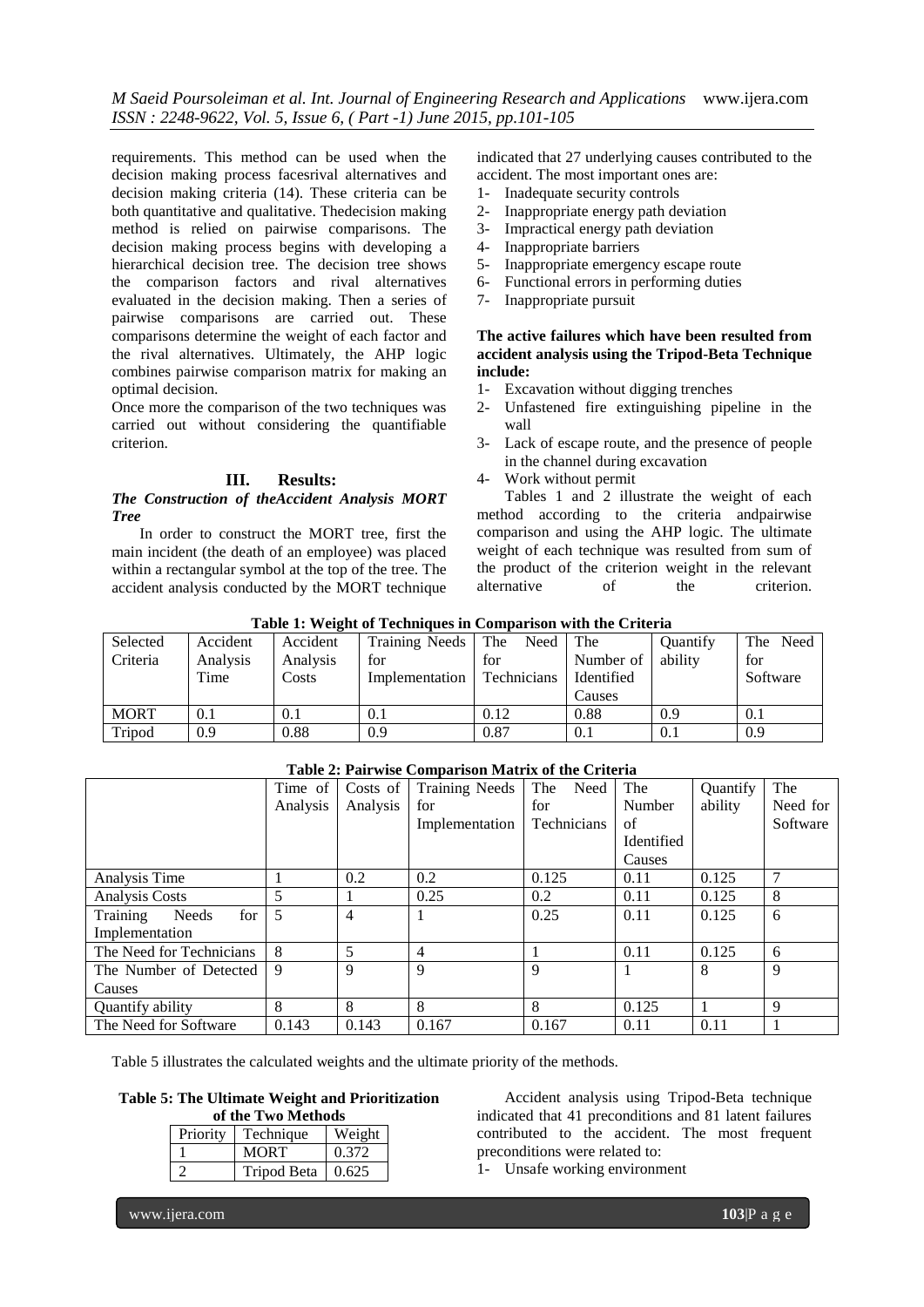- 2- Employees did not enjoy adequate knowledge or insight to the type of work, and did not know how to perform their duty.
- 3- Speed of workingled tocarelessness, and they ignoredparts of the executive procedures.
- 4- The personnel worked under pressure. (owing to production targets, social environment, or instructions of senior officials)
- 5- Lack of adequate supervision. (Supervisors were absent, or they were too busy, inappropriate completion of work permit, dangerous combination of activities were not detected by supervisors)
- 6- Wrong or irresponsible decisions were made. ( On the wrong basis, short time, without permit, irrelevant people)
- 7- Inappropriate planning of the activities.(Error in estimation and coordination, delay concurrence of multiple processes)

## **IV. Discussion**

Findings showed that there are less time, less costs, and fewer technicians needed for accident analysis with Tripod-Beta method. It can also be implemented manually.While, more time, technicians, and training sharerequired when analyzing the accidents with the MORT technique.However, the number of identified causes contributing to the accident and their capabilities in accident analysis with the MORT technique outweigh those in the Tripod-Beta method. The statement above is in line with the findings of SnorSkelt and PanagiotaKatsakiori in comparison of accident analysis methods (8, 12). In a study conducted by Adl and Iraj Mohammad Fam (2007), using Fault Tree analysis. They used the technique for accident analysis as a quantitative and qualitative method. They determined the underlying causes of the accident by classifying the final events, determining the minimal cuts, and the probability of occurrence of the eventfor each year (9).Due to the limitation of this research, the technique was applied in a qualitative manner. In 2008, in a study conducted to analyze the fatal occupational accidents in a chemical industry using Tripod-Beta technique (10), the total number of identified preconditions and latent failures were 56 and 134, respectively. The results of the above mentioned analysis was reported qualitatively, such as the company's unhealthy safety culture and poor management commitment, and was compatible with the results of this research.The calculation of criteria weights for assigningthe contribution of each criterion in superiority showed that the number of detected causes weighing 0.435 ranked the highest followed by quantifiable0.07, analysis costs 0.059, accident analysis time 0.038, and the need for software 0.036.The criteria weights manifest their importance in assigning superiority, and the weight

of each technique is the contribution of the technique in the criterion. Calculation of the methods' ultimate weight indicated the superiority of the MORT technique weighing 0.624 in fatal accident analysis compared to Tripod-Beta 0.350.

# **V. Conclusion**

Accident investigations must be in line with discovering all causes contributed to the accident, and identify all hazards contributing to the accident. Experience has shown that great events do not occur only for one reason. Most of the time there is a causal relationship between accidents. Each of the methods discussed above have different efficiencies, capabilities, and application and have a different approach toward accident analysis.Apparently, thorough identification of causes of accidents will provide comprehensive preventive solutions for preventing accidents. Moreover,implementing a thorough investigation using various methods of accident analysis will provide an opportunity to learn how to prevent future accidents. The results of the studies using different methods can be used in interpreting different causes of accidents, hazardous procedures, interpreting the activities, and the promotion of occupational and management systems. To conduct thorough investigations on serious accidents, it is necessary to identify all failures contributing to accidents, including human errors and equipment failures. The complementary use of the two techniques of accident analysis in industries is recommended.It is also recommended to compare and evaluate the other methods of accident analysisto identify the capabilities and limitations, and application of accident analysis, and select our intended method according to the existing resources and our expectation from accident analysis.

The use of the above mentioned methods for analyzing minor incidents may not be economical, therefore, it is recommended to investigate the other methods of accident analysis to identify the most appropriate methods for such analyses.

# **References**

- [1] Behm M. Linking construction fatalities to the design for construction safety concept. Safety science. 2005;43(8):589-611.
- [2] Ringen K, Seegal J, Weeks J. Occupational safety and health in the construction industry. Encyclopedia of occupational health and safety.3.
- [3] Garcia Herrero S, Mariscal Saldana MA, Manzanedodel Campo MA, Ritzel DO. From the traditional concept of safety management to safety integrated with quality. Journal of Safety Research. 2002;33(1):1-20.